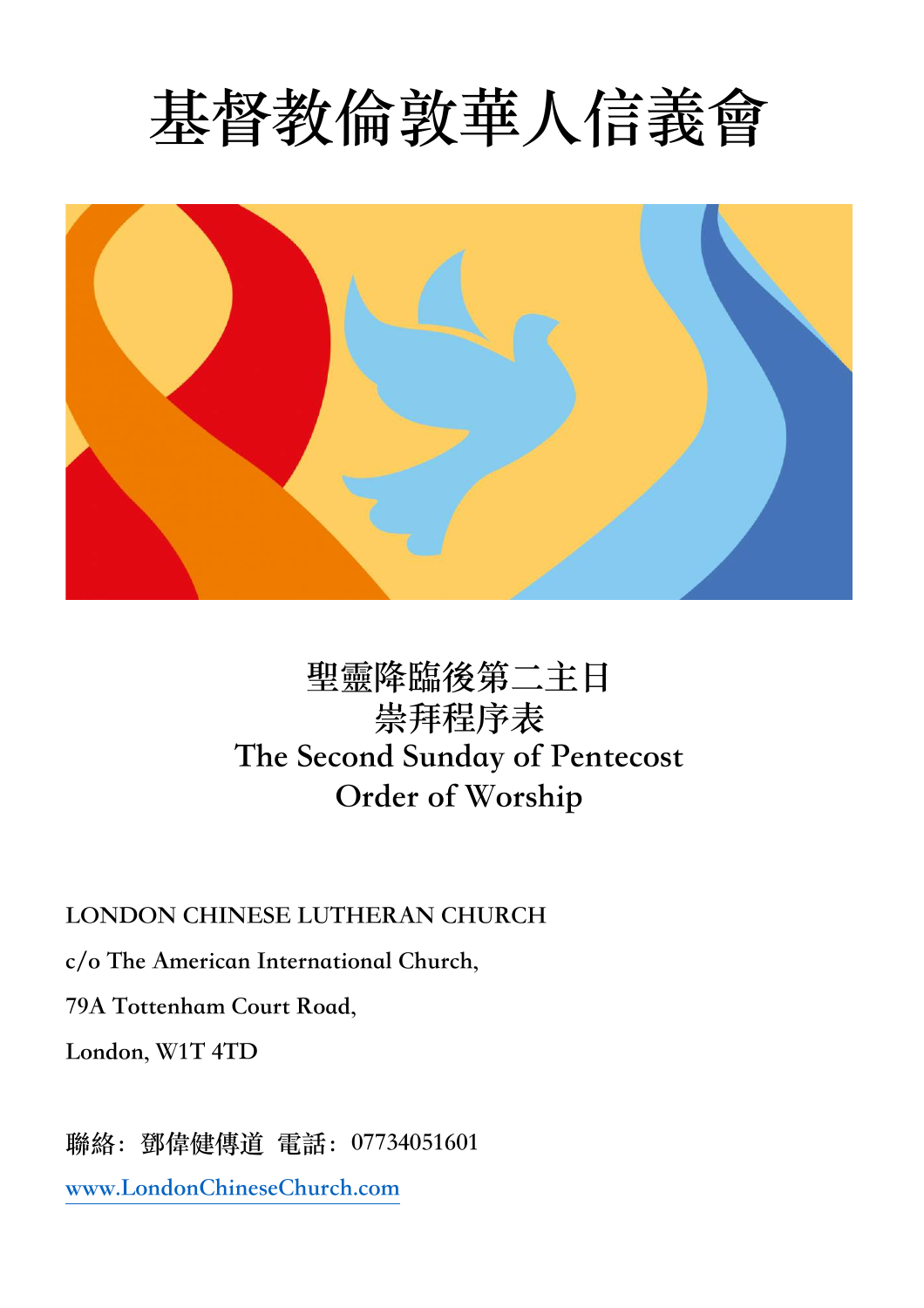預備禮

#### 進堂詩 THE ENTRANCE HYMN **(眾⽴ Stand)**

頌主新詩 32《親愛聖靈請降臨》 New Hymns of Praise 32《Holy Spirit, Come to Us》

## 宣召 INVOCATION **(眾⽴ Stand)**

- 主禮: 地的四極都要想念耶和華, 並且歸順他; 列國的萬族都要在你面前敬 拜。因為國權是耶和華的;他是管理萬國的。 奉聖父、聖子、聖靈的名!阿們!
- L: All the ends of the earth shall remember and turn to the Lord; and all the families of the nations shall worship before him. For dominion belongs to the Lord, and he rules over the nations. In the Name of the Father, Son, and Holy Spirit, Amen!

## 認罪 CONFESSION OF SIN **(眾⽴ Stand)**

- 主禮: 上帝藉聖靈參透萬事,叫我們曉得沒有甚麼可以向主隱瞞;因此,讓我 們敞開心門, 向主承認我們的過錯。
- L: God has revealed to us through the Spirit, for the Spirit searches everything, even the depths of God, before Him nothing is hidden. So, now let us take a moment to examine ourselves.<br> $\approx \approx \approx \approx \frac{3\pi}{100}$

靜默片刻 承認過犯 ~~~~

- 會眾﹕ 慈悲的上帝, 我們承認因愚昧和軟弱, 明知故犯, 在思想、言語和行為 上,常常得罪了祢和我們的鄰舍。現在我們痛心懊悔,求祢憐憫我們, 為了聖子耶穌基督,饒恕我們的以往,扶助我們的現在,引導我們的將 來,在新生命中服侍祢,歸榮耀給祢的聖名。阿們。
- C: Most merciful God, we confess that we are in bondage to sin and cannot free ourselves. We have sinned against you in thought, word, and deed, by what we have done, and by what we have left undone. We have not loved you with our whole heart; we have not loved our neighbours as ourselves. For the sake of your Son, Jesus Christ, have mercy on us. Forgive us, renew us, and lead us that we may delight in your will, and walk in your ways, to the glory of your holy name. Amen.

## 宣赦 THE ABSOLUTION **(眾⽴ Stand)**

- 主禮: 我們若認自己的罪,上帝是信實的,是公義的,必要赦免我們的罪,洗 淨我們一切的不義。
- L: If we confess our sins, God is faithful and just, and will forgive our sins, and cleans us from all unrighteousness.

讚美詩 THE HYMN OF PRAISE **(眾⽴ Stand)**

《歡欣》 《Give Thanks》 頌主聖詩 427 《感謝神》 Hymns Of Praise 427 《Thanks to God》

## 彼此問安 THE PEACE **(眾⽴ Stand)**

當⽇禱⽂ PRAYER **(眾坐 Sit)**

## 聖道禮

讀經 THE READINGS **(眾坐 Sit)** 以賽亞書 Isaiah 65:1-9 加拉太書 Galatians 3:23-29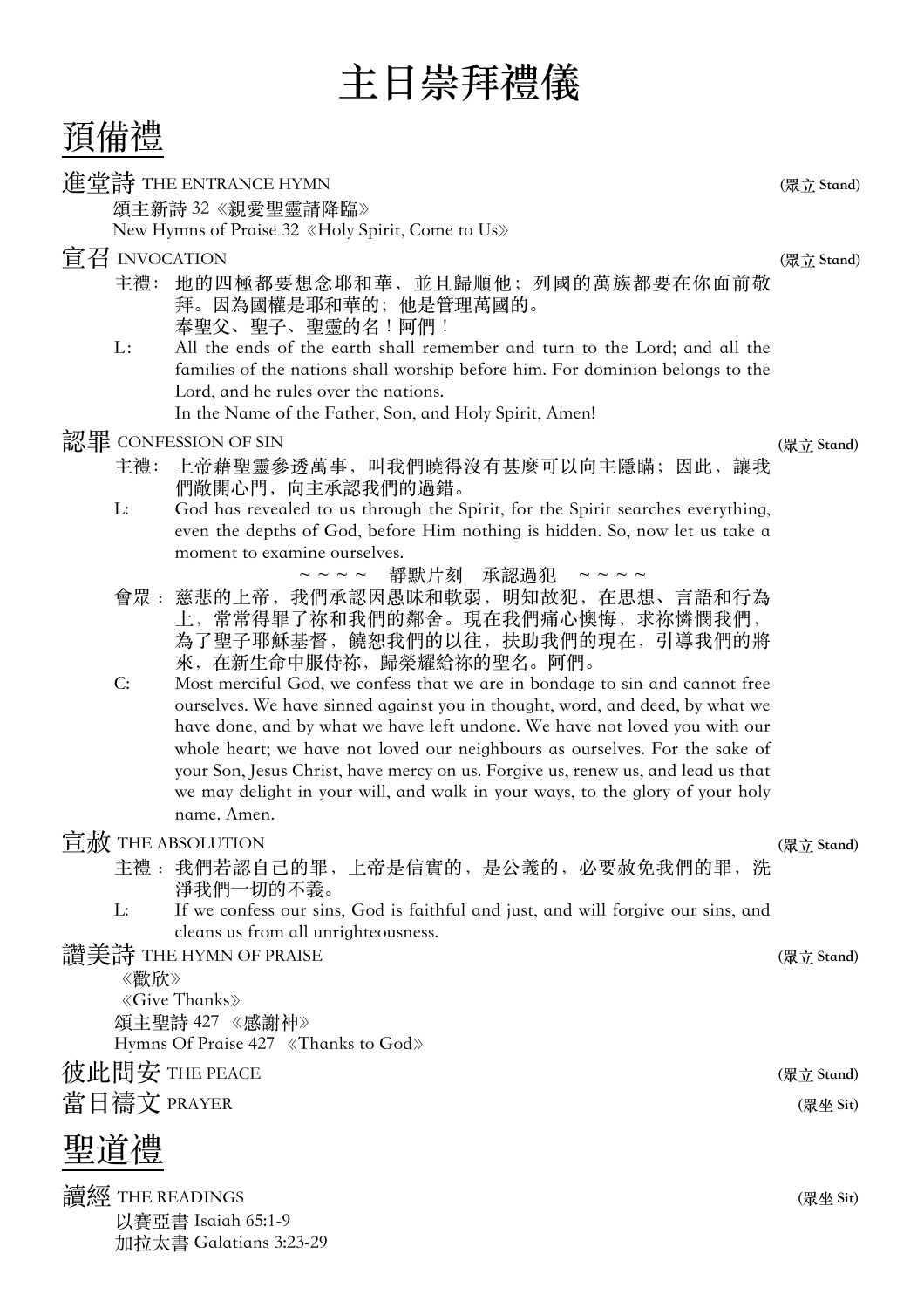| 唱詩 HYMN<br>頌主聖詩 291 《教會唯一的根基》<br>Hymns Of Praise 291 «The Church's One Foundation»               |                                                                                                                                                                                                                                                                                                                                                                                                                                                                                                                                                                                                                                                                                | (眾坐 Sit)   |
|--------------------------------------------------------------------------------------------------|--------------------------------------------------------------------------------------------------------------------------------------------------------------------------------------------------------------------------------------------------------------------------------------------------------------------------------------------------------------------------------------------------------------------------------------------------------------------------------------------------------------------------------------------------------------------------------------------------------------------------------------------------------------------------------|------------|
| 福音引題 THE GOSPEL OF THE DAY<br>路加福音 Luke 8:26-39                                                  |                                                                                                                                                                                                                                                                                                                                                                                                                                                                                                                                                                                                                                                                                | (眾立 Stand) |
| 講道 THE SERMON<br>經文: 路加福音 Luke 8:26-39                                                           |                                                                                                                                                                                                                                                                                                                                                                                                                                                                                                                                                                                                                                                                                | (眾坐 Sit)   |
| 回應禮                                                                                              |                                                                                                                                                                                                                                                                                                                                                                                                                                                                                                                                                                                                                                                                                |            |
| 回應詩 HYMN OF RESPONSE<br>頌主聖詩 487 《高擎十架》<br>Hymns Of Praise 487 «Lift High the Cross»             |                                                                                                                                                                                                                                                                                                                                                                                                                                                                                                                                                                                                                                                                                | (眾坐 Sit)   |
| 認信 DECLARATION OF OUR FAITH                                                                      | 《使徒信經》                                                                                                                                                                                                                                                                                                                                                                                                                                                                                                                                                                                                                                                                         | (眾立 Stand) |
| 我信上帝, 全能的父, 創造天地的主。<br>人、死人。                                                                     | 我信耶穌基督,上帝的獨生子,我們的主;因著聖靈成孕,從童女馬利亞所生;<br>在本丟彼拉多手下受難,被釘在十字架上,死了,葬了;下到陰間;第三天從死<br>裏復活; 後升天, 坐在無所不能的父上帝的右邊; 將來要從那裏降臨, 審判活<br>我信聖靈; 一聖基督教會, 聖徒相通; 罪得赦免; 肉身復活; 並且永生。阿們。                                                                                                                                                                                                                                                                                                                                                                                                                                                                                                               |            |
| Amen.                                                                                            | «The Apostles' Creed»<br>I believe in God, the Father Almighty, Maker of heaven and earth, and in Jesus Christ,<br>his only Son, our Lord, who was conceived by the Holy Spirit, born of the Virgin Mary,<br>suffered under Pontius Pilate, was crucified, died, and was buried. He descended into<br>hell. On the third day he rose again from the dead. He ascended into heaven and sits at<br>the right hand of God the Father Almighty, from there He shall come to judge the living<br>and the dead. I believe in the Holy Spirit, the holy catholic church, the communion of<br>saints, the forgiveness of sins, the resurrection of the body, and the life everlasting. |            |
| 奉獻 THE OFFERING                                                                                  |                                                                                                                                                                                                                                                                                                                                                                                                                                                                                                                                                                                                                                                                                | (眾坐 Sit)   |
| 代禱 INTERCESSION                                                                                  |                                                                                                                                                                                                                                                                                                                                                                                                                                                                                                                                                                                                                                                                                | (眾坐 Sit)   |
| 聖餐禮                                                                                              |                                                                                                                                                                                                                                                                                                                                                                                                                                                                                                                                                                                                                                                                                |            |
| 聖餐詩 HYMN<br>頌主新詩 67 《吃這餅》<br>New Hymns Of Praise 67 «Eat this Bread»                             |                                                                                                                                                                                                                                                                                                                                                                                                                                                                                                                                                                                                                                                                                | (眾坐 Sit)   |
| 預謝文 THE PREFACE                                                                                  |                                                                                                                                                                                                                                                                                                                                                                                                                                                                                                                                                                                                                                                                                | (眾立 Stand) |
| 聖哉頌 THE SANCTUS<br>聖哉, 聖哉, 聖哉,<br>全能的上帝,<br>祂的榮光充滿了全地,<br>和散那歸於至高者,<br>奉主名來的是應當稱頌的。<br>和散那歸於至高者。 | Holy, holy, holy.<br>Lord God of power and might.<br>Heav'n and Earth are full of Your glory,<br>Hosanna in the highest,<br>Blessed is He who comes in the name of the<br>Lord our God.<br>Hosanna in the highest.                                                                                                                                                                                                                                                                                                                                                                                                                                                             | (眾立 Stand) |